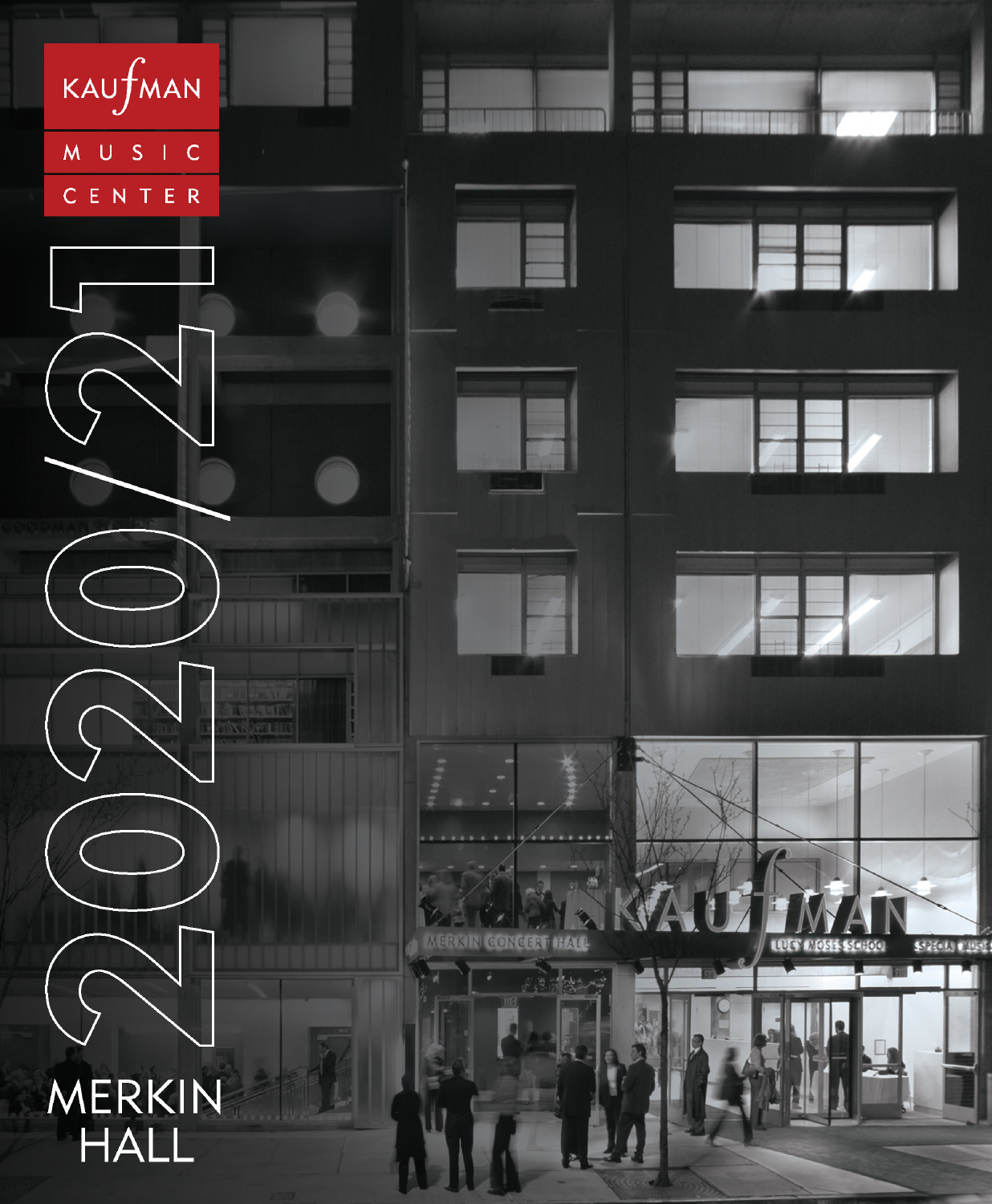Live Online Performance at Merkin Hall at Kaufman Music Center Streamed Saturday, June 12, 2021 at 8 pm ET

# Raguel Gabriel *tenor*

Jeffrey Middleton, *piano*

### Program

1797-1828 Liebesbotschaft

FRANZ SCHUBERT Schwanengesang Kriegers Ahnung Frühlingssehnsucht Ständchen Aufenthalt In der Ferne Abschied Der Atlas Ihr Bild Das Fischermädchen Die Stadt Am Meer Der Doppelgänger Die Taubenpost

*All 2020-21 Kaufman Music Center performances are online, filmed in safe, socially distanced locations observing health and safety protocols, and streamed to the safety of your home.*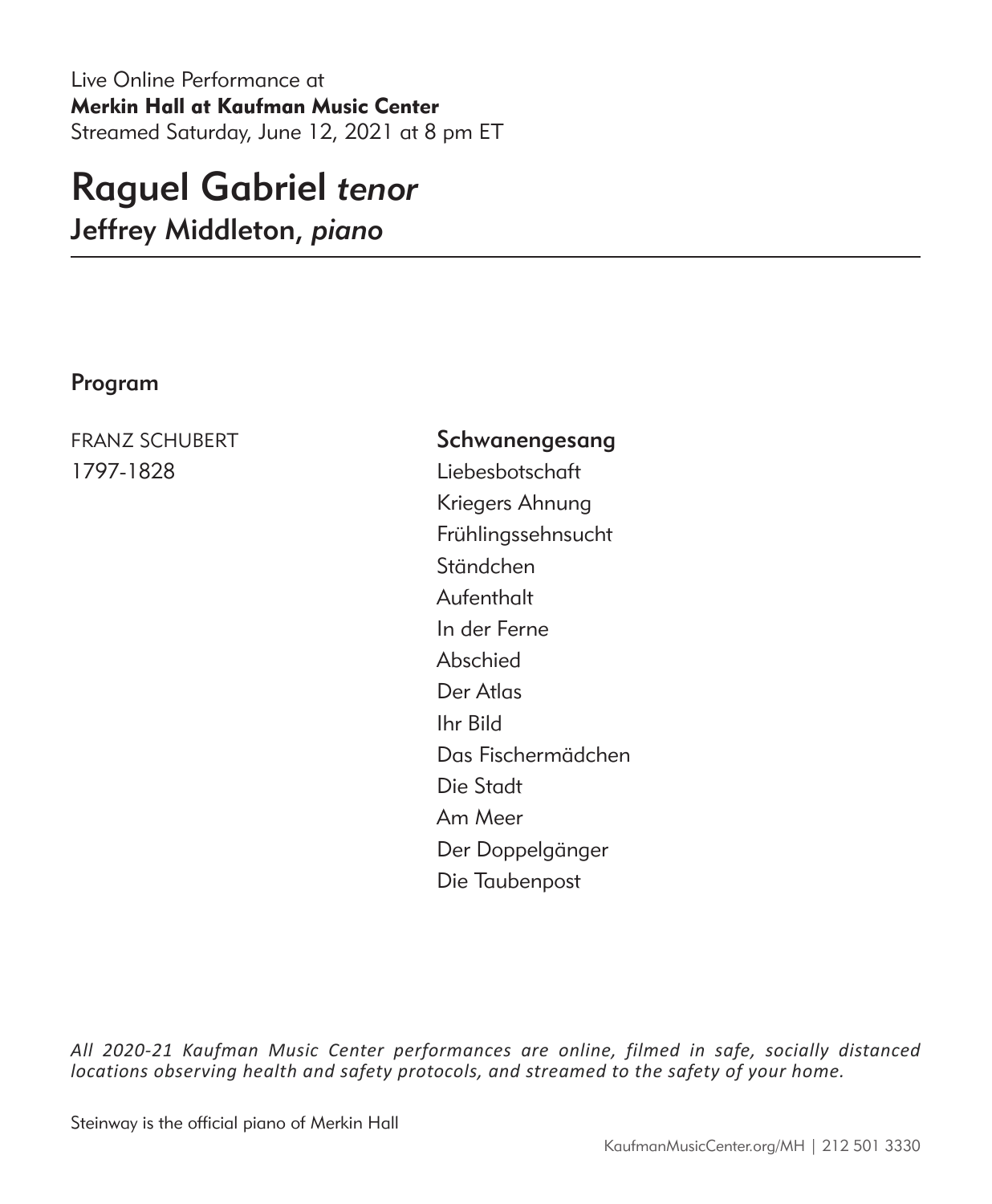## About the Artists

Raguel Gabriel is a Trinidadian classically trained singer and actor. He studied for many years in his homeland at The Key Academy of Music and Alfred Wallace's School of Music. His desire for further training in acting took him to LAMDA (London Academy of Music and Dramatic Art) and then the Stella Adler Studio of Acting (New York City), where he graduated from the three year professional conservatory. Operatic roles performed on stage include Tamino in *Die Zauberflöte* (Mozart), Hoffmann in *Les contes d'Hoffmann* (Offenbach), Alfred in *Die Fledermaus* (Strauss II) and Aeneas in *Dido and Aeneas* (Purcell). He also interpreted musical theatre roles including Tony in *West Side Story* and Marius in Les Misérables. NYC acting credits include Antonio in *The Merchant of Venice* (Shakespeare), Sorin in *The Seagull*  (Chekov) and the title role in *Othello* (Shakespeare). Mr. Gabriel continues to forge a very unique path expressing himself passionately in the areas of both drama and music, as both actor and singer. He is currently based in the United States.

Dr. Jeffrey Middleton is an American pianist and musician based in New York City. A graduate of The Juilliard School and Yale School of Music, his varied career includes solo and chamber music performances, vocal coaching, accompanying and teaching. Middleton's debut recital in 1995 was at Weill Recital Hall at the prestigious Carnegie Hall, where he was presented by Artists International Inc. Career highlights include his critically acclaimed recordings of Book II of Bach's *Well Tempered Clavier* (One Soul Records) and *Cathay,* a recording of solo piano pieces composed by Joseph Fennimore for Albany Records. Further collaborations with Fennimore include *23 Romances for Piano* (2015) and *From My Window* (2018), also on Albany Records. Jeffrey Middleton has toured Taiwan, Switzerland and South Africa, among other countries. In June 2021 he received the Mae L. Wien Faculty Award for distinguished service from the School of American Ballet. This year Jeffrey Middleton will retire from the School of American Ballet after thirty six years on the Music Faculty.



Jeffrey Middleton and Raguel Gabriel